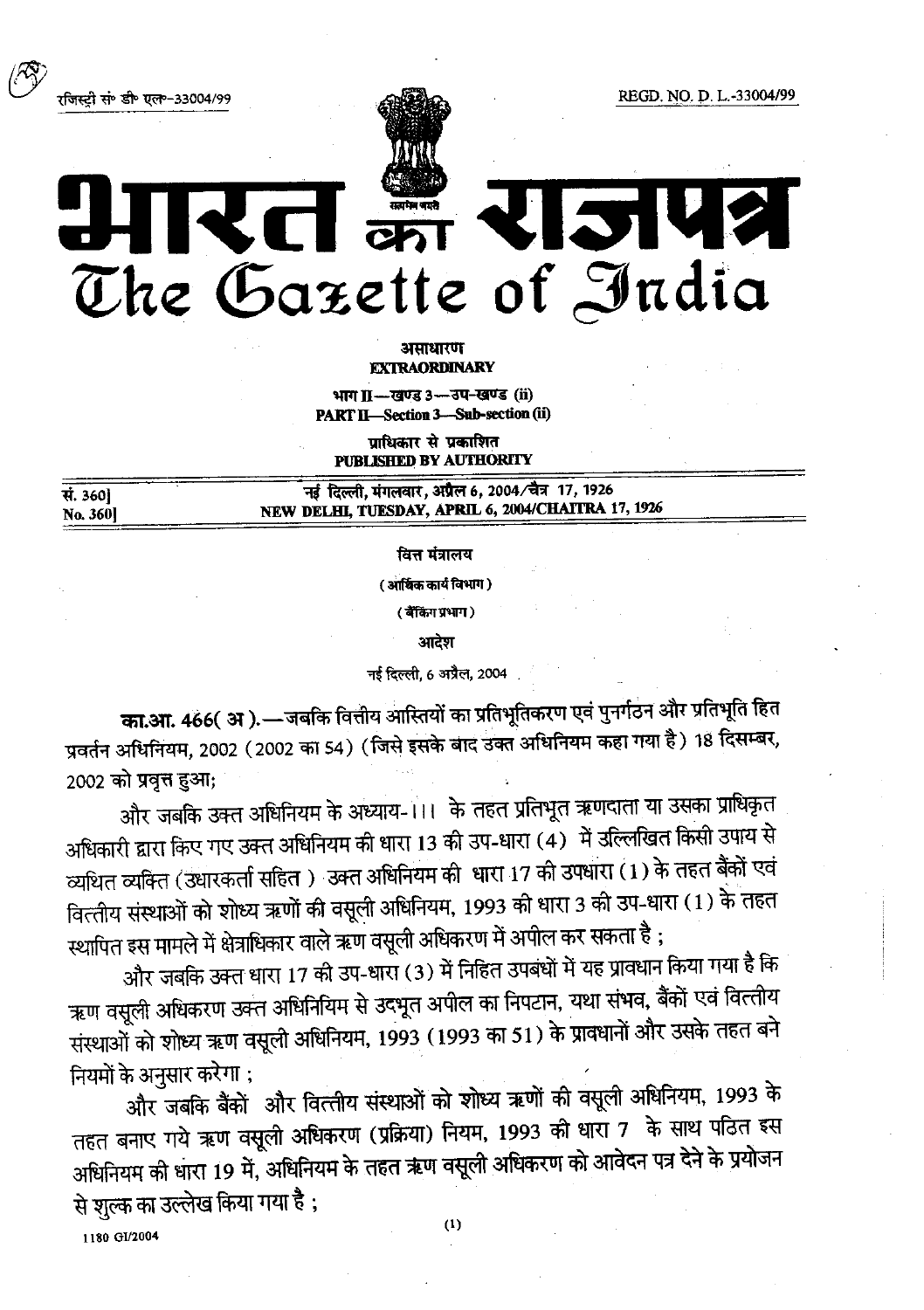'fimmafifimfifi um <sup>17</sup> flaw-arm (3) mmmafifalfilmw ... द्वारा दिए गये किसी आदेश से व्यथित कोई व्यक्ति (उधारकर्ता सहित) उक्त अधिनियम की धारा 18<br>की उप-धारा (1) के तहत बैंक़ों एवं वित्तीय संस्थाओं को शोध्य ऋणों की वसुली अधिनियम, 1993 की धारा 8 की उपधारा (1) के तहत उल्लिखित इस मामले में क्षेत्राधिकार वाले ऋण वसूली अपीलीय अधिकरण (जिसे इसके बाद अपीलीय अधिकरण कहा गया है) में अपील कर सकता है:

और जबकि उक्त अधिनियम की धारा 18 की उप-धारा (2) में निहित उपबंधों में यह प्रावधान किया गया है कि अपीलीय अधिकरण उक्त अधिनियिम से उदभूत अपील का निपटान, यथा संभव बैंकों वित्तीय संस्थाओं को शोध्य ऋणों की वसूली अधिनियम, 1993 और उसके तहत बनाए गये नियमों के mmwml . उपबंधों के अनुसार करेगा।<br>और जबकि बैंकों एवं वित्तीय संस्थाओं को शोध्य ऋणों की वसूली अधिनियम, 1993 के

तहत बनाए गये ऋण वसूली अपीलीय अधिकरण (प्रक्रिया) नियम, 1994 के नियम 8 के साथ पठित उक्त अधिनियम की धारा 20 में, अपीलीय अधिकरण में अपील दायर करने के प्रयोजन के लिए शुल्क का उल्लेख किया गया है :

त्य निर्मालना है ,<br>और जबकि शुल्क उगाहने के लिए अभिव्यक्त उपबंधों के अभाव में बैंकों एवं वित्तीय संस्थाओं<br>सु उनके पी उनकी अधिविकाय कर पाने हैं। को शोध्य ऋणों की वसूली अधिनियम, 1993 के अंतर्गत स्थापित ऋण वसूली अधिकरण एवं आगीलीय अधिकरण में उक्त अधिनियम की धारा 17 एवं 18 के तहत अपील दायर करने के लिए शुल्क उगाहने के मामले में कठिनाईयां उत्पन्न हुई है।

अतः, अब उक्त अधिनियम की धारा 40 की उपधारा (1) द्वारा प्रदत्त शक्तियों का प्रयोग करते हुए, केन्द्रीय सरकार एतद्द्वारा कठिनाई को दूर करने के लिए उक्त अधिनियम की धारा 17 एवं  $\;$ 18 के तहत अपील दायर करने के लिए शुल्क उगाहने हेतु उपबंध करने के लिए निम्नलिखित आदेश करती है, जो अधिनियम के उपबंधों के अनसंगत होने के कारण, नामतः<br>1. संक्षिप्त नाम एवं प्रारम्भ :

1. <mark>संक्षिप्त नाम एवं प्रारम्भ</mark> :<br>(i) इस आदेश को वित्त्तीय अ

इस आदेश को वित्त्तीय आस्तियों का प्रतिभूतिकरण एवं पुनर्गठन तथा प्रतिभूति हित का प्रवर्तन (कठिनाईयों का निवारण) आदेश, 2004 कहा जाए।<br>(ii) ये तत्काल लाग होंगे।

 $(i)$  वे तत्काल लागू होंगे।<br>2. परिभाषा : ऋण वस

'

परिभाषा : ऋण वसूली अधिकरण (प्रक्रिया) नियम, 1993 से अभिप्राय बैंकों एवं वित्तीय 2. <u>- मरगाना</u> स्थित अधिकारण (ब्राह्मण) नियम, 1993 से आमप्राय "बेका एव वित्ताय<br>संस्थाओं को शोध्य ऋणों की वसूली अधिनियम, 1993 की धारा 36 की उपधारा (2) के खंड (ड.) के<br>Till परिवर भाग २ के साल साल का प्रकार पर परिवर्तन के लिए साथ पठित धारा 9 के तहत बनाए गए ऋण वसूली अधिकरण (प्रक्रिया) नियम, 1993 से है ।<br>3. <u>ऋण वसूली अधिकरण में एक अपील दायर करने के लिए शुल्क</u> : विस्तीय आस्तियों के

<u>ऋण वसूली अधिकरण में एक अपील दायर करने के लिए शुल्क</u>: प्रतिभूतिकरण एवं पुनर्गठन तथा प्रतिभूति हित के प्रवर्तन अधिनियम, 2002 की धारा 17 की उप-धारा (1) के तहत ऋण वसूली अधिकरण में अपील दायर करने के लिए शुल्क ऋण वसूली अधिकरण (प्रक्रिया) नियम, 1993 के नियम 7 के अंतर्गत ऋण वसूली अधिकरण में आवेदन दर्ज करने के लिए यथा उपलब्ध आवश्यक परिवर्तनों सहित होगा।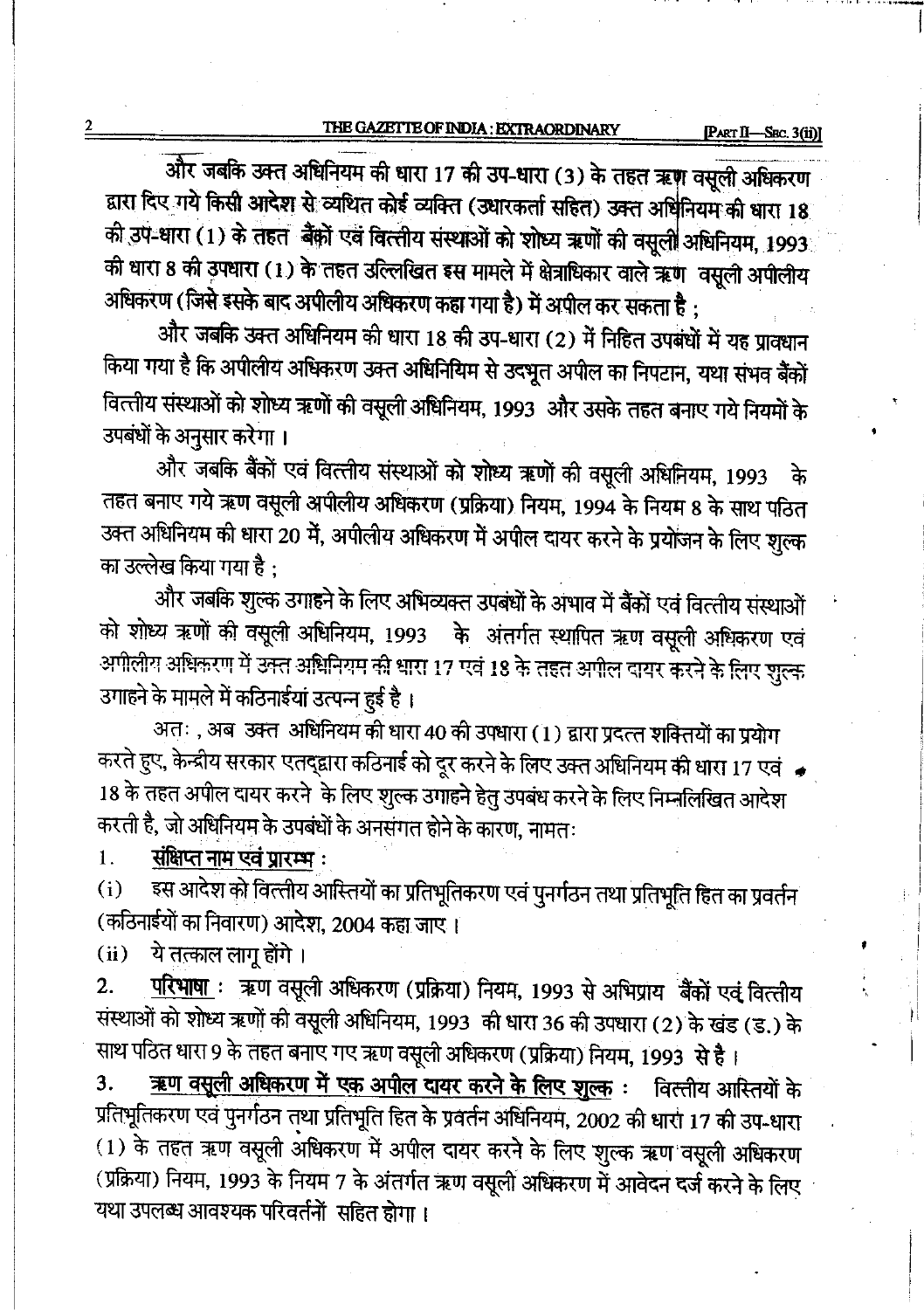<u>ऋण वसूली अपीलीय अधिकिरण में एक अपील दायर करने के लिए शूल्क :</u> वित्तीय  $\blacktriangle$ आस्तियों के प्रतिभूतिकरण एवं पुनर्गठन तथा प्रतिभूति हित का प्रवर्तन अधिनियम, 2002 की धारा 18 की उप-धारा (1) के अंतर्गत ऋण वसूली अपीलीय अधिकरण में अपील दायर करने के लिए शुल्क ऋण वसूली अपीलीय अधिकरण (प्रक्रिया) नियम, 1994 के नियम 8 के अंतर्गत ऋण वसूली अपीलीय अधिकरण में अपील दायर करने के लिए यथा उपलब्ध आवश्यक परिवर्तनों सहित होगा।

[फा. सं. 4/1/2004-बी.ओ.-1]

अमिताभ वर्मा, संयुक्त सचिव

## **MINISTRY OF FINANCE**

(Department of Economic Affairs)

(BANKING DIVISION)

## **ORDER**

## New Delhi, the 6th April, 2004

S.O. 466(E). - Whereas the Securitisation and Reconstruction of Financial Assets and Enforcement "st Act, 2002 (54 of 2002) (hereinafter referred to as the said Act came into force on the of Sec. nber, 2002; 18th day o.

as any person (including borrower), aggrieved by any of the measures referred to And wh in sub-section (4) of section 13 of the said Act taken by the secured creditor or his authorised officer under Chapter III of the said Act, may prefer an appeal under sub-section (1) of section 17 of the said Act to the Debts Recovery Tribunal established under sub-section (1) of section 3 of the Recovery of Debts Due to Banks and Financial Institutions Act, 1993 having jurisdiction in the matter:

And whereas the provisions contained in sub-section (3) of section 17 of the said Act provides that the Debts Recovery Tribunal shall, as far as may be, dispose of an appeal arising with the said Act in accordance with the provisions of the Recovery of Debts Due to Banks and Financial Institutions Act, 1993 (51 of 1993) and rules made thereunder;

And whereas section 19 of the Recovery of Debts Due to Banks and Financial Institutions Act, 1993, read with rule 7 of the Debts Recovery Tribunal (Procedure) Rules, 1993 made under that Act, specifies the fee for the purpose of filing an application to the Debts Recovery Tribunal under the Act;

And whereas any person (including borrower), aggrieved by any order made by the Debts Recovery Tribunal under sub-section (3) of section 17 of the said Act may prefer an appeal under sub-section (1) of section 18 of the said Act to the Debts Recovery Appellate Tribunal referred to under sub-section (1) of section 8 of the Recovery of Debts Due to Banks and Financial Institutions Act, 1993 (hereinafter referred to as the Appellate Tribunal) having jurisdiction in the matter;

And whereas the provisions contained in sub-section (2) of section 18 of the said Act provides that the Appellate Tribunal shall, as far as may be, dispose of an appeal arising with the said Act in accordance with the provisions of the Recovery of Debts Due to Banks and Financial Institutions Act, 1993 and rules made thereunder;